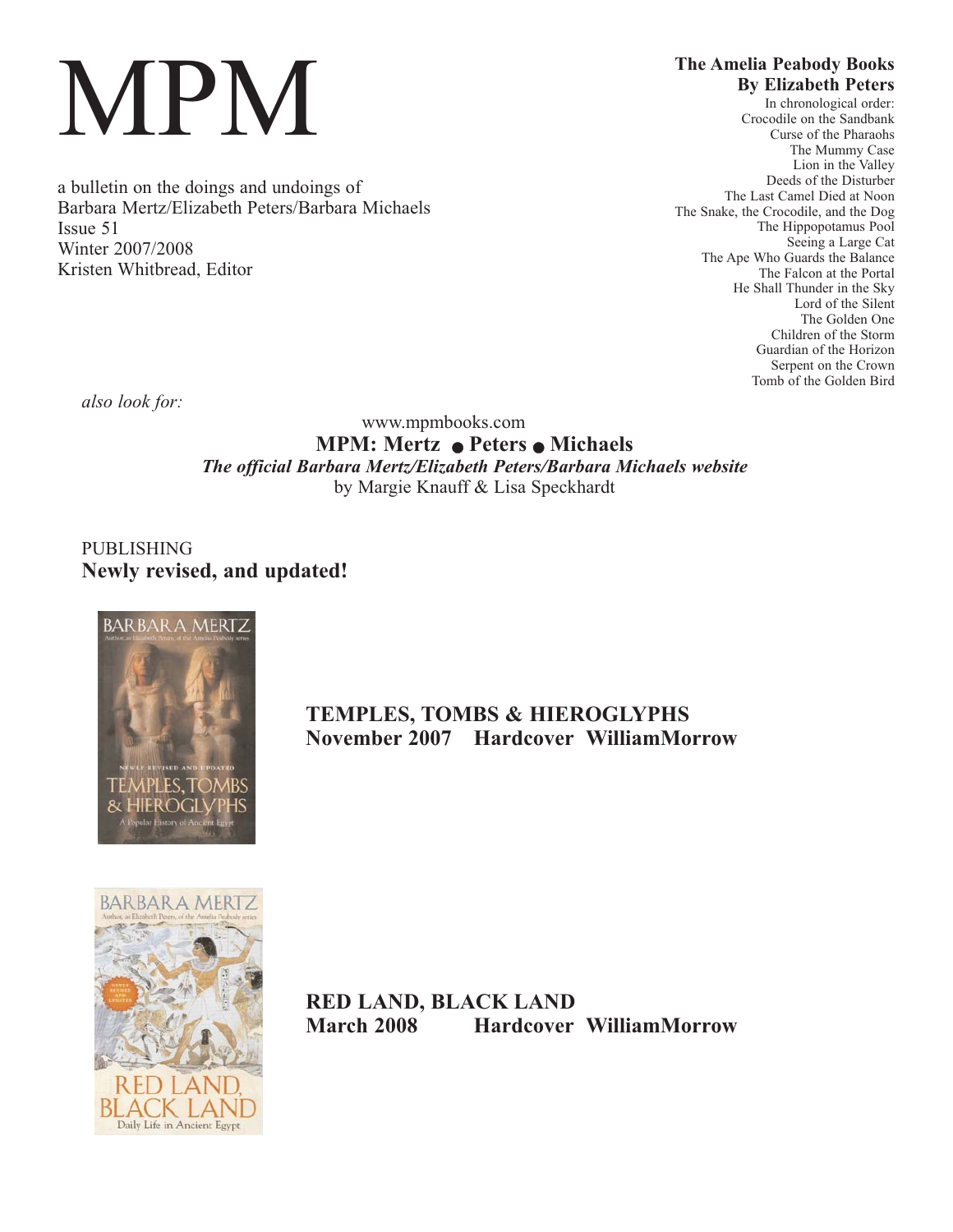# **Once again in Hardcover!**



**THE MUMMY CASE November 2007 Hardcover WilliamMorrow**

# **The New Vicky Bliss! THE LAUGHTER OF DEAD KINGS**

**September 2008 Hardcover WilliamMorrow (on sale in August)**

**The Tomb of the Golden Bird** March 2007 paperback Harper Suspense<br> **The Serpent on the Crown** March 2006 paperback Avon Suspense **The Serpent on the Crown** March 2006 paperback Avon Suspense<br> **Guardian of the Horizon** March 2005 paperback Avon Suspense **Guardian of the Horizon** 







**And look for all your favorite Barbara Michaels in print once again by AvonSuspense:**

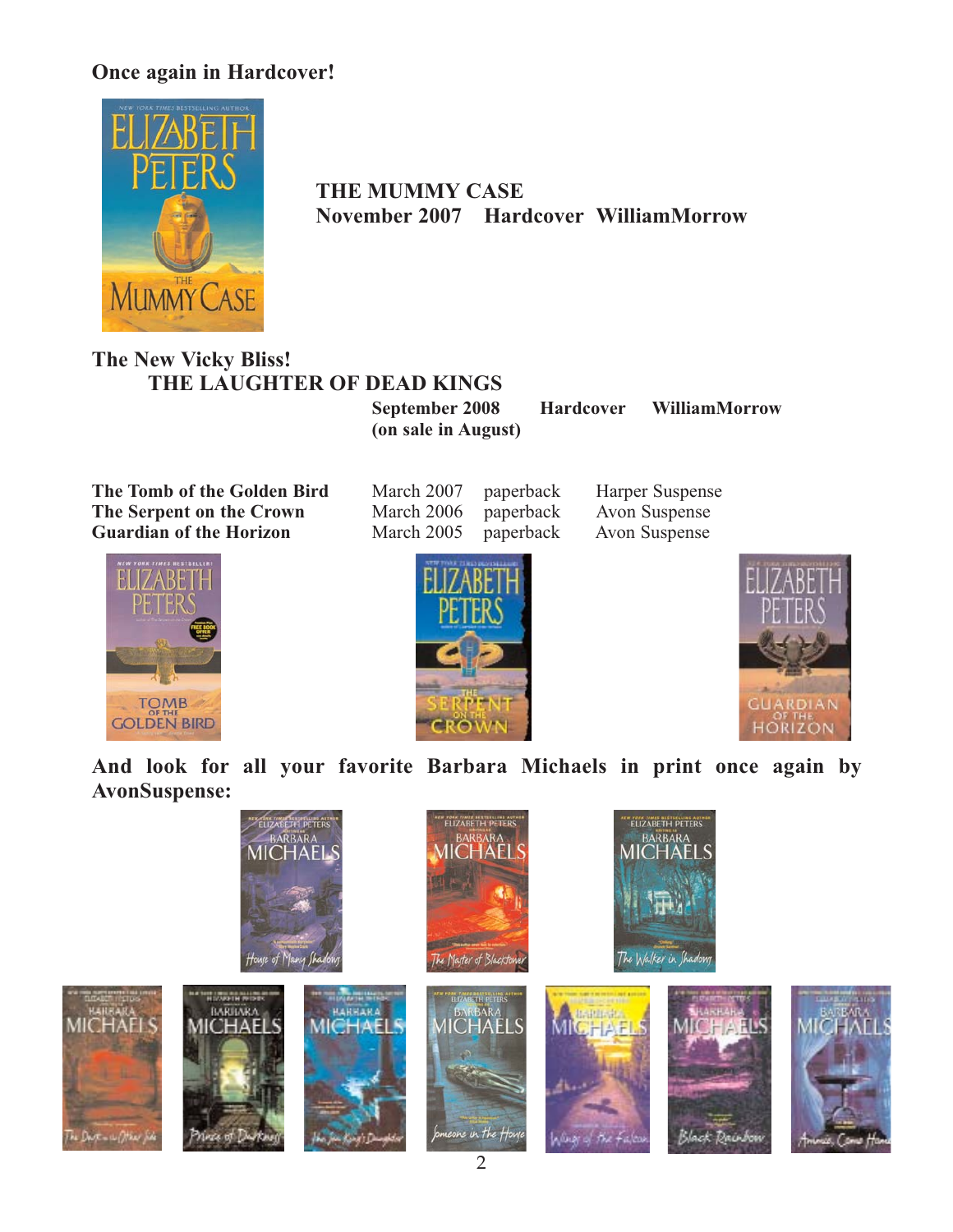## **Life comes in clusters; clusters of solitude, then a cluster when there is hardly time to breathe.**

## **May Sarton** *Journal of a Solitude*

#### MPM

This has been a wildly busy year. I'm not sure why I am so far behind--natural disorganization, perhaps. But of course I have an excuse--three of them, in fact: revisions of Temples, Tombs and Hieroglyphs and Red Land, Black Land, and a new Vicky, The Laughter of Dead Kings. TT and H will be available toward the end of November, and Red Land is due out in March of 2008.

Let it not be supposed that I am actually finished with any of the three. Those innocents among you who assume that the book is finished when the manuscript is turned in need to know that the process goes on and on--and on. The second stage for any book is that of editing. I get the manuscript back with several pages of editorial comment, plus queries and comments written on the manuscript itself. My editor knows I want her to note anything that strikes her as inaccurate, overdone, underdone (not enough explanation) or just plain silly. By the time I get her comments I have usually thought of several potential problems myself. As a rule I agree with Jennifer's criticisms, and make the necessary change. Sometimes I disagree, and ignore them, which is fine with her.

Then I send the manuscript back to her and she passes it on to the copyeditor, who checks grammar and spelling and errors of fact. Then I get the darned thing back again and go over those changes. By the time I return this version the book is already in galleys. The galleys then come to me, so that I can make any last minute revisions. I am a fanatical reviser, and keep nitpicking until the book is actually in press.

In the meantime I have consulted with my editor about the catalogue copy, the flap copy, and ideas for the cover painting.

The two non-fiction books involved even more work. In addition to reading all (well, almost all) the books and articles that had appeared since the first edition, I had to check and recheck both old and new versions for accuracy. I had to do this myself (with considerable help from friends who took the trouble to read the manuscript) since no editor can be expected to know what the hades is going on in Egyptology. I also had to get photographs and drawings, and permission to use them. Some people and museums are very cooperative; others don't bother answering letters, or else they charge exorbitant prices. One is thus forced to cast about for alternatives. I'm lucky to have friends who could supply me with the illustrations I needed, so that shortened the process to some extent. Copyediting on those two books was a nightmarish process. There were so many strange names and unusual terms, most of which are not to be found in the standard copyeditor's reference books. To put it mildly, the copy editor and I were not on the same wavelength. I am still in the process of getting quotes for those books; I had to harass all my Egyptological friends, most of whom, let me say, came through nobly.

I hope you all feel sorry for me. Thank you.

The truth is, I really wanted to revise the two non-fiction books, and although I can't say I enjoyed the process, I greatly enjoy having accomplished it. I was writing the new Vicky at the same time. I can't say I enjoyed that either; my work habits are so bad that I kept postponing the inevitable from day to day and week to week until it suddenly hit me that I had a convoluted plot and no idea how to finish it. However, I am told by those who know that I always work this way--from crisis to crisis- and sure enough, it all came together in the end.

On a more personal note, I made two grandmother trips this summer, one to Colorado and one to Chicago. I had a wonderful time while I was grandmothering, but I needn't tell those of you who have flown lately what a nightmare plane travel has become. Out of six flights, three were cancelled or so delayed that I missed the necessary connection. Never one to learn from experience, I am about to leave for Egypt. The usual suspects (my daughter refers to them as mom's gang) will accompany me, so if my aged knees give out there will be several healthy persons to drag me up ladders and out of tombs.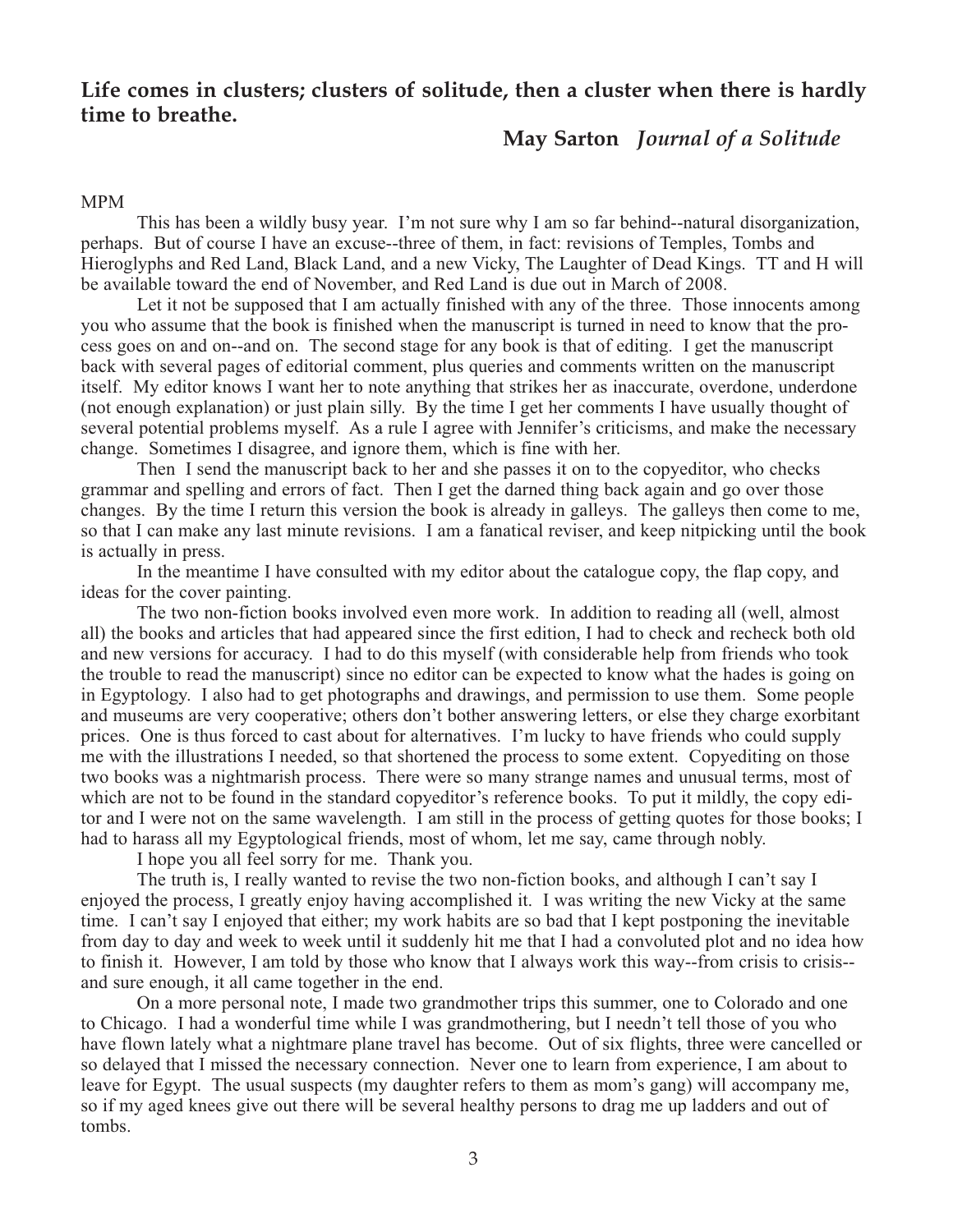It's hard to believe the holidays are upon us. Summer was miserable--too hot and too dry. Some of the larger trees are showing signs of stress and a blue heron ate all my fish. He (or she) is so beautiful that when I first beheld him (or her) perched on the gazebo I let out a cry of admiration and then a shriek of agony, as I realized what had probably happened. It had. We are now trying to decide whether to provide the beautiful bird with more fifty dollar snacks next year, or to stick with dimestore goldfish.

Once again we wish you, from the heart, a holiday that lives up to your highest expectations. And once again we pray for peace. Salaam. Shalom. Pax.

Barbara

**Sometimes it feels like God has reached down and touched me, blessed me a thousand times over, and sometimes it all feels like a mean joke, like God's advisers are Muammar Qaddafi and Phyllis Schlafly.**

**Anne Lamott** *Operating Instructions*

Carol Ann Zanoni: Is Emerson an atheist? Agnostic? Or something else? Did you have any particular reason for making him so hateful of organized religion? MPM Emerson is critical - not hateful - of practically everything, and he has no compunctions about expressing his views. Like many of my characters he walked onto the stage with certain well-defined characteristics and he has developed along those lines.

Marilyn Klein: I am trying to do something special for my granddaughter...who will be bat mitzvah in 2008....I fear for her growing up in these troubled times. I never want her to be disillusioned or discouraged as she grows into an adult. What I wanted was to have a few words of encouragement on how to deal with life after  $9/11...$ 

MPM I have six grandchildren. I understand, none better, your desire to protect your beloved child from disappointment and disillusion. I'm afraid you can't; nor would you necessarily be doing her a favor by trying. The post 9/11 world is no different from the one that preceded it. Sorrow and failure, heartbreak and grief are inevitable parts of the human condition, though they take different forms in different times: genocide, disease, war, natural disaster.

I would remind her, and myself, of how lucky she is to have been born in a country and into a family that can give her the loving support she deserves. I would also remind her that millions of children, equally deserving and equally loved, do not have these advantages. I would point out that life holds joy as well as sorrow, happiness as well as grief; I would encourage her to focus on the good and to face personal setbacks with courage, and to reach out to those who, through no fault of their own, have not her good fortune. A mensch, male or female, is not someone who has never experienced adversity, but one who has overcome it and learned from it. I would try to teach her not only with words but by example.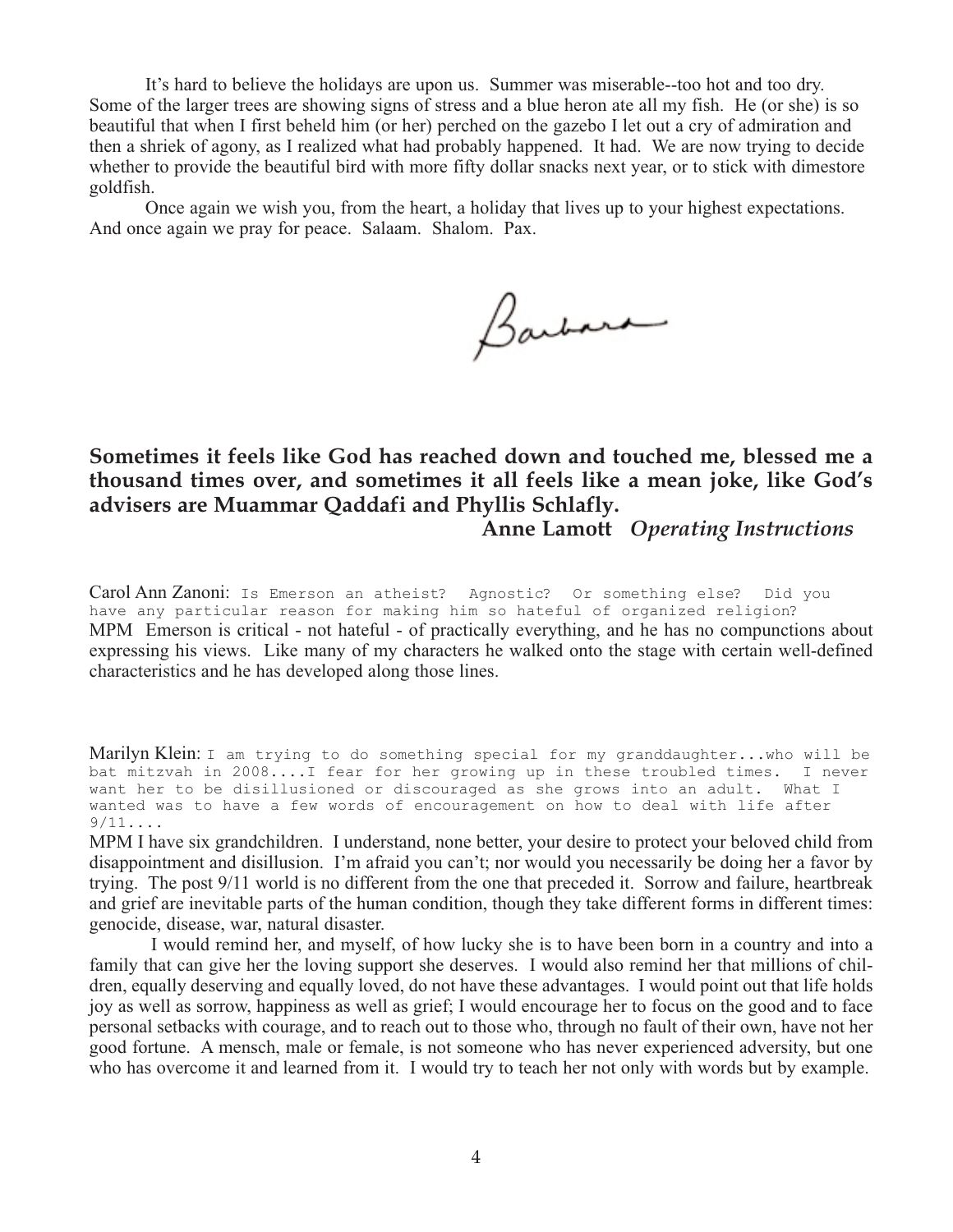#### HOLIDAY RECIPE KDW

Last year MPM and I poured over cake recipes, trying to find one that lit our fancy for a holiday party she was hosting. I had already decided to make my favorite moist ginger cake (it takes about one cup of grated fresh ginger) not to mention including lemon curd and whipped cream on the side for those who wanted to gild the lily (most did) but we needed something else as well. The obvious choice may have been chocolate, however, having just finished baking and tasting over twenty different variations of cookies on the theme of chocolate, blasphemy or not, we were surfeited with chocolate. When we lighted on the following cake MPM noted the black walnuts in the recipe and she was sold. However, I wasn't certain it would be festive enough. I had in mind some sort of piece de resistance which would incorporate layers and air whipped peaks and perhaps a Grande Meringue Enchantee atop...so I kept flipping through possibilities. MPM held fast to this recipe while I perused Grand Marnier Hazelnut Truffle Torte and Lemon Bombe Flambe and The Cranberry Sorbet Nested Tower. She pointed out that this seemed much simpler than those recipes while I toyed with the idea of Genoise with Bavarian Cream and Brandied Apricots, the Twelve Day Italian Amareno Cherry Torte and the Coffee Meringue Basket filled with an assortment of homemade ice creams and fresh fruit. She said she *really* loved black walnuts. So I considered Black Walnut Torte with three day Creme Fraiche, Petite Charlottes with Black Walnut Marquise, and Black Walnut and Apple Strudel (with homemade strudel dough, of course). Finally she said: I want THIS cake. So this cake it was. It was perfect. After a season of too sweet, too rich and too chocolate it was dense and orange but not heavy. It was simple, but not simplistic. We're making it again this year. She also wants us to make the Maryland Christmas Cake - this may come as a surprise but it also has black walnuts...well, okay, but I'm going on record here that I'm drawing the line at incorporating red and green candied cherries in the batter...she can stick a few slivers on top "for pretty" but that's as far as it goes.

#### ENGLISH ORANGE CAKE Preheat oven to 350. Cream until fluffy with beater: **1 cup sugar**

Add and mix until all is incorporated: **2 cups flour 1 tsp baking soda 1 tsp baking powder 1/4 tsp salt 2/3 cup sour milk or buttermilk 2 eggs lightly beaten**

#### Then add:

**1/2 cup butter**

**one whole orange with rind** from which you have removed imperfections, quartered, deseeded and then pureed in blender or food processor (yes, you leave the rind on and you end up with a mush)

#### Finally stir into the batter: **1 cup seedless raisins** (optional) **1/2 to 3/4 cup finely chopped black walnuts** (this cake is not as good with any other kind of nut!)

Pour into greased cake mold which has a center hole to insure a well cooked center of the cake. Bake for 50-60 minutes until knife inserted comes out with moist crumb. Let cool to warm before turning onto a plate. While cake is still warm mix until sugar dissolves (you may have to heat slightly): **juice of one orange**

#### **1/2 cup sugar**

and slowly pour by spoonfuls all over the cake. This cake is extremely moist but can be kept in the refrigerator for several days. It freezes well too.